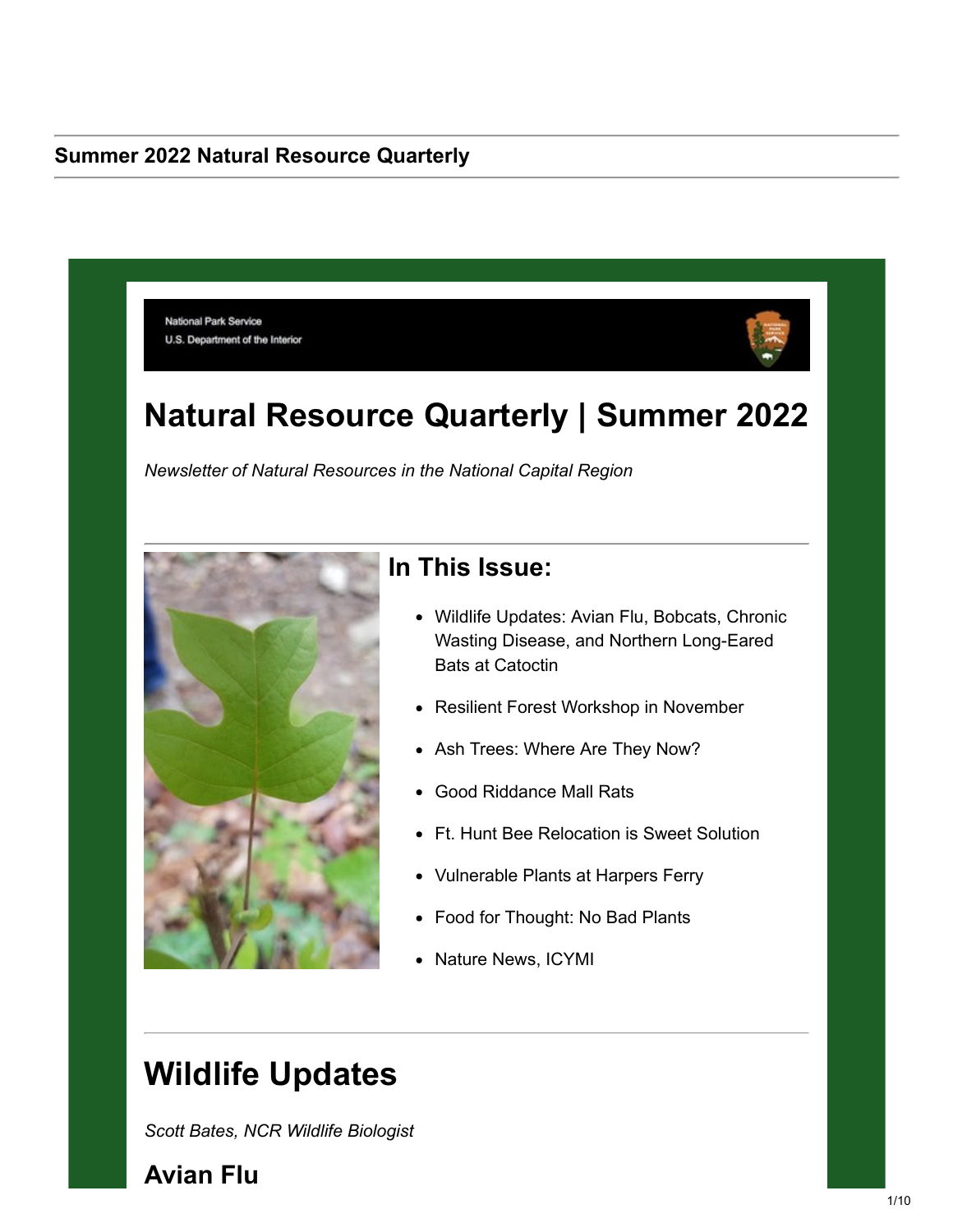[In February, avian influenza \(HPAI\) was found in a wild duck on the Eastern Shore](https://lnks.gd/l/eyJhbGciOiJIUzI1NiJ9.eyJidWxsZXRpbl9saW5rX2lkIjoxMDAsInVyaSI6ImJwMjpjbGljayIsImJ1bGxldGluX2lkIjoiMjAyMjA2MDEuNTg3NjMzNDEiLCJ1cmwiOiJodHRwczovL3d3dy5hcGhpcy51c2RhLmdvdi9hcGhpcy9uZXdzcm9vbS9zdGFrZWhvbGRlci1pbmZvL3NhX2J5X2RhdGUvc2EtMjAyMi9ocGFpLWt5LXZhLWZsb2Nrcz91dG1fbWVkaXVtPWVtYWlsJnV0bV9zb3VyY2U9Z292ZGVsaXZlcnkifQ.2KXSz7lEwrIl1rEeNNbJ3JdC7MyCFAkcV9XwXRK3UPU/s/2129004018/br/132247208125-l) and in a backyard flock of mixed birds in Fauquier County. Birds with the disease exhibit sneezing, coughing, walking or swimming in circles, and swelling of the legs and feet. No human cases were detected. The possibility for human transmission is sporadic.

What makes this flu different from other avian flus is a higher prevalence in wild birds so that it will keep circulating between wild birds and commercial poultry. If you must handle dead birds, use gloves, mask, and other personal protective gear. More information is available on the NPS [HPAI Sharepoint](https://doimspp.sharepoint.com/sites/nps-biologicalresourcesdivision/SitePages/Highly-Pathogenic-Avian-Influenza-(HPAI).aspx?CT=1653048498965&OR=Teams-HL&ovuser=0693b5ba-4b18-4d7b-9341-f32f400a5494%2Clshender%40nps.gov¶ms=eyJBcHBOYW1lIjoiVGVhbXMtRGVza3RvcCIsIkFwcFZlcnNpb24iOiIyNy8yMjA0MDExMTQxMyJ9&sdata=SGlDczEwbExETTZiYzAxSktWMzFZcStJOEhyRGdJQTdEbCs5NnRqUHlEYz0%3D&utm_medium=email&utm_source=govdelivery&xsdata=MDN8MDF8fDkyYWJhODk0NzdiYzQ2NGI5MDZhOGM0ZWIwZDliODEyfDA2OTNiNWJhNGIxODRkN2I5MzQxZjMyZjQwMGE1NDk0fDB8MHw2Mzc4NDM0NjM5NTY5NTQzNzl8R29vZHxWR1ZoYlhOVFpXTjFjbWwwZVZObGNuWnBZMlY4ZXlKV0lqb2lNQzR3TGpBd01EQWlMQ0pRSWpvaVYybHVNeklpTENKQlRpSTZJazkwYUdWeUlpd2lWMVFpT2pFeGZRPT0%3D) site. Report sick birds or unusual bird deaths to the [NPS Wildlife Health and Morbidity Observation database.](https://lnks.gd/l/eyJhbGciOiJIUzI1NiJ9.eyJidWxsZXRpbl9saW5rX2lkIjoxMDIsInVyaSI6ImJwMjpjbGljayIsImJ1bGxldGluX2lkIjoiMjAyMjA2MDEuNTg3NjMzNDEiLCJ1cmwiOiJodHRwczovL2lybWEubnBzLmdvdi9XSE1NTy8_dXRtX21lZGl1bT1lbWFpbCZ1dG1fc291cmNlPWdvdmRlbGl2ZXJ5In0.elbrQNJYWqHTUDK4xIrbAVrrc1xaLabeXfWqtuMs-1s/s/2129004018/br/132247208125-l)

# **Bobcats**



M Camera Name 48 F8℃ O

*Above: Bobcat at Catoctin Mountain Park on April 3, 2022. Credit: NPS*

*Right: Bobcat scat (next to car keys for scale) found in the lower Gambrill Mill field at Monocacy National Battlefield in April. Bobcat scat is distinct in its extreme segmentation and hardness. (Coyote scats are ropelike and have a softer texture.) Bobcat specimens and sightings have been recently confirmed in Montgomery and Prince George's Counties, Maryland.*

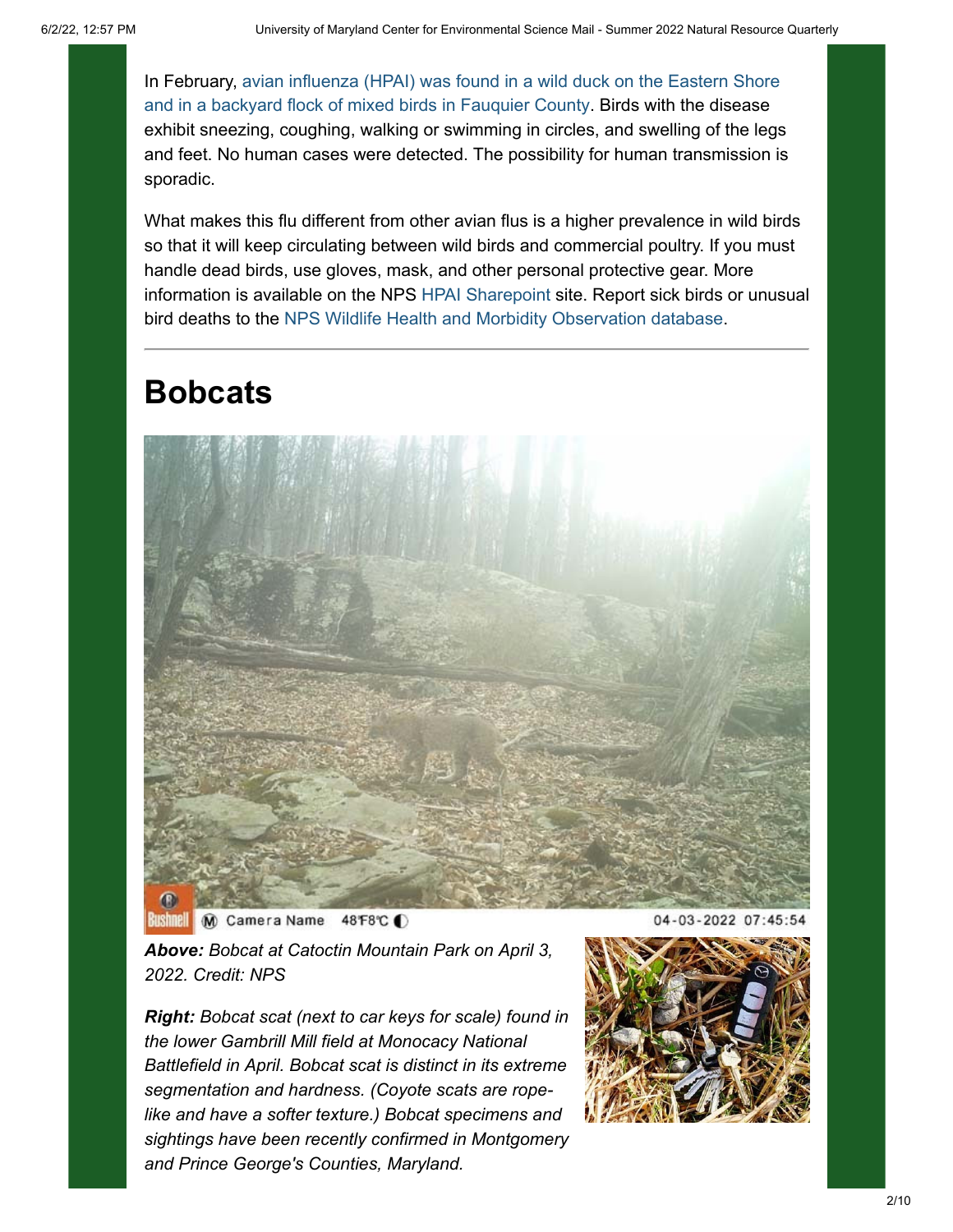#### **Chronic Wasting Disease**

[Chronic wasting disease](https://lnks.gd/l/eyJhbGciOiJIUzI1NiJ9.eyJidWxsZXRpbl9saW5rX2lkIjoxMDMsInVyaSI6ImJwMjpjbGljayIsImJ1bGxldGluX2lkIjoiMjAyMjA2MDEuNTg3NjMzNDEiLCJ1cmwiOiJodHRwczovL3d3dy5ucHMuZ292L2FydGljbGVzL2N3ZC5odG0_dXRtX21lZGl1bT1lbWFpbCZ1dG1fc291cmNlPWdvdmRlbGl2ZXJ5In0.NJCQGvDuZ2oUIvQ1r2ncSFpmbyN0WwOthpAixdIMCFo/s/2129004018/br/132247208125-l) (CWD) is a wildlife disease that infects white-tailed deer as well as elk, moose, and reindeer (cervids). The disease has been present in the greater National Capital Region for many years, but to date it has not been found in any of the region's national parks. (All parks managing deer populations participate in a CWD sampling program and to date all results have been negative. This provides a high level of confidence that CWD does not currently exist in park deer populations.)

Maryland, Virginia, and West Virginia all monitor for movement in CWD cases across their states. In spring 2022, West Virginia had no new cases to report. Virginia had new cases in Loudon and Fauquier Counties two miles north of Leesburg and eight miles west of Manassas National Battlefield Park. Maryland had no new cases further east past Breathedsville, five miles north of Antietam National Battlefield.

## **Northern Long-eared Bats at Catoctin**

A pregnant, northern long-eared bat (NLEB, *Myotis septentrionalis*) was found at Catoctin Mountain Park during bat monitoring on May 17. NLEBs are listed as threatened and are under consideration for reclassification to an endangered species by the US Fish and Wildlife Service.

The bat, who flew into a mist net was found to be in good health and was tagged using a small transmitter before being released. Researchers used the transmitter to track the bat and found 7 females and 1 male under the shingles and in the eaves of various park historic structures. (Typically NLEBs roost under the bark of small, standing dead or wounded live trees.)

Finding a pregnant NLEB in mid-May means pup season for these bats, previously thought to begin in June and run until July 31, is actually starting a few weeks earlier around May 15. Breeding NLEBs have been found previously at Gettysburg National Military Park and Rock Creek Park.

## **Resilient Forest Management Workshop this November**



*Photo: Prescribed fire in Catoctin forest, 2018. Credit: NPS*

Join natural resource managers, ecologists from Inventory & Monitoring networks, and regional natural resource staff from the former Northeast and National Capital Regions (NER and NCR) for a training on resilient forest management this November.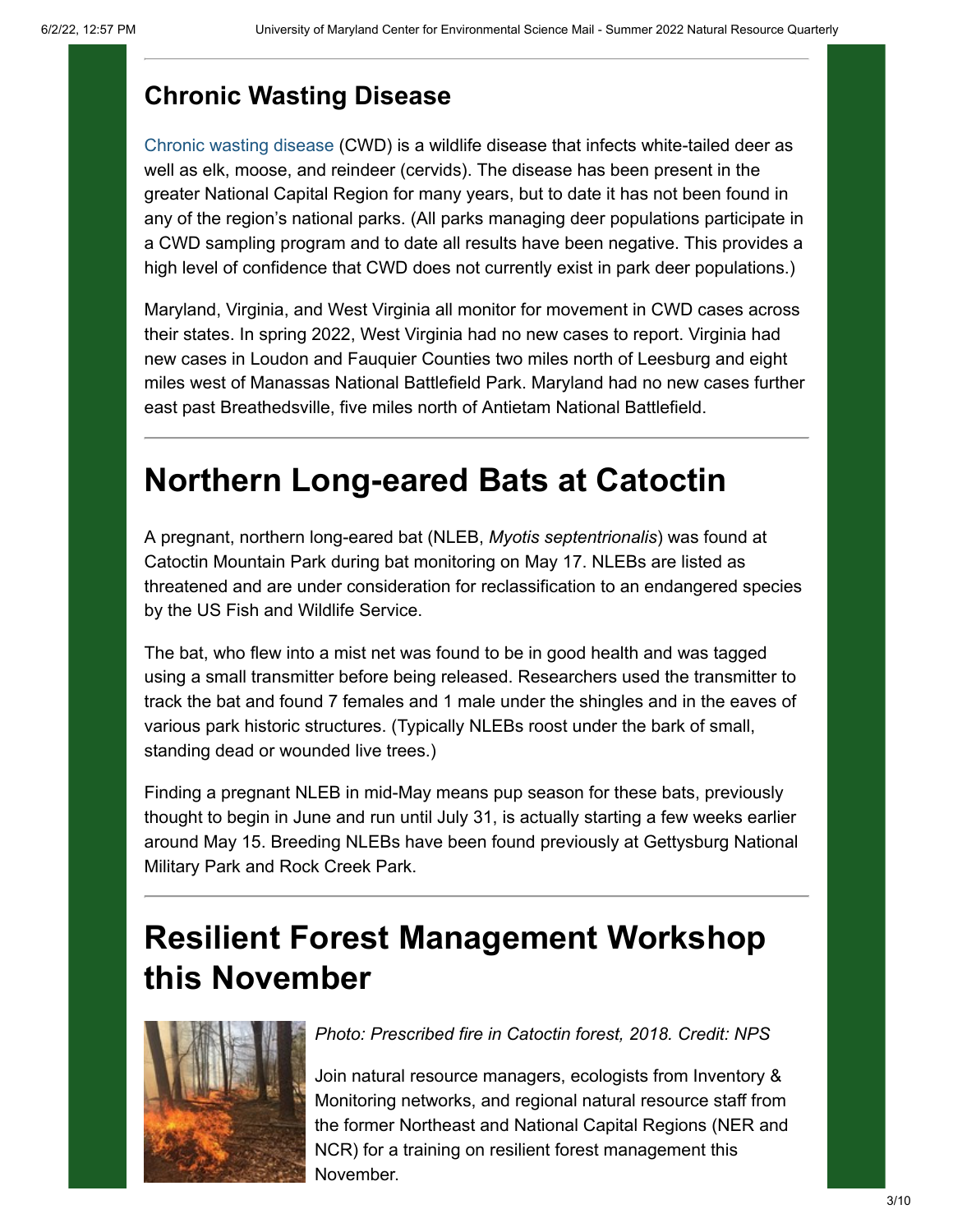This workshop will focus on strategies to promote resilient forests in eastern national parks by:

- training park staff on tools to address the most pressing threats to park forests
- connecting park managers with resources (funding, agencies, knowledgeable NPS staff) to enable them to implement resilient forest management
- building regional collaborations to address threats to forest health

Panel discussions during the workshop will cover topics like:

- forest pest management
- prescribed fire in forests
- actions to promote climate resilience
- strategic approaches to invasive plant management
- opportunities and challenges in managing forests in cultural landscapes

The **Resilient Forest Management Workshop,** hosted by NCR and NER regional natural resource and I&M staff, **will take place November 1-3** at the National Conservation Training Center in Shepherdstown, WV. Contact [Liz Matthews](mailto:Elizabeth_Matthews@nps.gov) for details.

#### **Why Support Resilient Forests Now**

In response to concerning long-term trends in tree regeneration throughout the tens of thousands of acres of forests in eastern national parks, the NCR and NER I&M networks are convening this workshop to encourage and advance management actions that promote forest health and to foster new or expanded collaborations among managers and regional staff across the regions.

The ecological challenges that inspired this workshop is explained in the NPS article series: [Long-Term Monitoring Reveals Northeastern Park Forests in Peril.](https://lnks.gd/l/eyJhbGciOiJIUzI1NiJ9.eyJidWxsZXRpbl9saW5rX2lkIjoxMDQsInVyaSI6ImJwMjpjbGljayIsImJ1bGxldGluX2lkIjoiMjAyMjA2MDEuNTg3NjMzNDEiLCJ1cmwiOiJodHRwczovL3d3dy5ucHMuZ292L2FydGljbGVzL3Nlcmllcy5odG0_aWQ9QjlDNkI3NTEtQTdFMy1GMjQ2LTU2MjgzODlBMEI4MEE0RjcmdXRtX21lZGl1bT1lbWFpbCZ1dG1fc291cmNlPWdvdmRlbGl2ZXJ5In0.2zm_9kTh4hv2ot--eIwM51raGYbE7idCefsqHlxOb-o/s/2129004018/br/132247208125-l) Both the [workshop and article series are part of the larger](https://lnks.gd/l/eyJhbGciOiJIUzI1NiJ9.eyJidWxsZXRpbl9saW5rX2lkIjoxMDUsInVyaSI6ImJwMjpjbGljayIsImJ1bGxldGluX2lkIjoiMjAyMjA2MDEuNTg3NjMzNDEiLCJ1cmwiOiJodHRwczovL3d3dy5ucHMuZ292L2FydGljbGVzLzAwMC9pLW0tbmV0d29ya3Mtc3VwcG9ydC1yZXNpbGllbnQtZm9yZXN0LW1hbmFnZW1lbnQuaHRtP3V0bV9tZWRpdW09ZW1haWwmdXRtX3NvdXJjZT1nb3ZkZWxpdmVyeSJ9.2FPbmHdljkppcc0mPC0GV5LN2SPqiqHrLU2N7GaqYPI/s/2129004018/br/132247208125-l) **Managing Resilient Forests Initiative**.

### **Ash Trees: Where Are They Now?**



The **[latest data on ash trees, emerald ash borer](https://lnks.gd/l/eyJhbGciOiJIUzI1NiJ9.eyJidWxsZXRpbl9saW5rX2lkIjoxMDYsInVyaSI6ImJwMjpjbGljayIsImJ1bGxldGluX2lkIjoiMjAyMjA2MDEuNTg3NjMzNDEiLCJ1cmwiOiJodHRwczovL3d3dy5ucHMuZ292L2FydGljbGVzLzAwMC9hc2gtdHJlZS11cGRhdGUtMjAyMS5odG0_dXRtX21lZGl1bT1lbWFpbCZ1dG1fc291cmNlPWdvdmRlbGl2ZXJ5In0.ahlWoL6mFsYUvRsWow75LhNFfA85rANGNYO9hRsFd8M/s/2129004018/br/132247208125-l) (EAB), and habitat changes in NCR parks** is in a new online resource brief from the NCR Inventory & Monitoring Network.

*Photo: Standing dead ash trees at Piscataway Park.*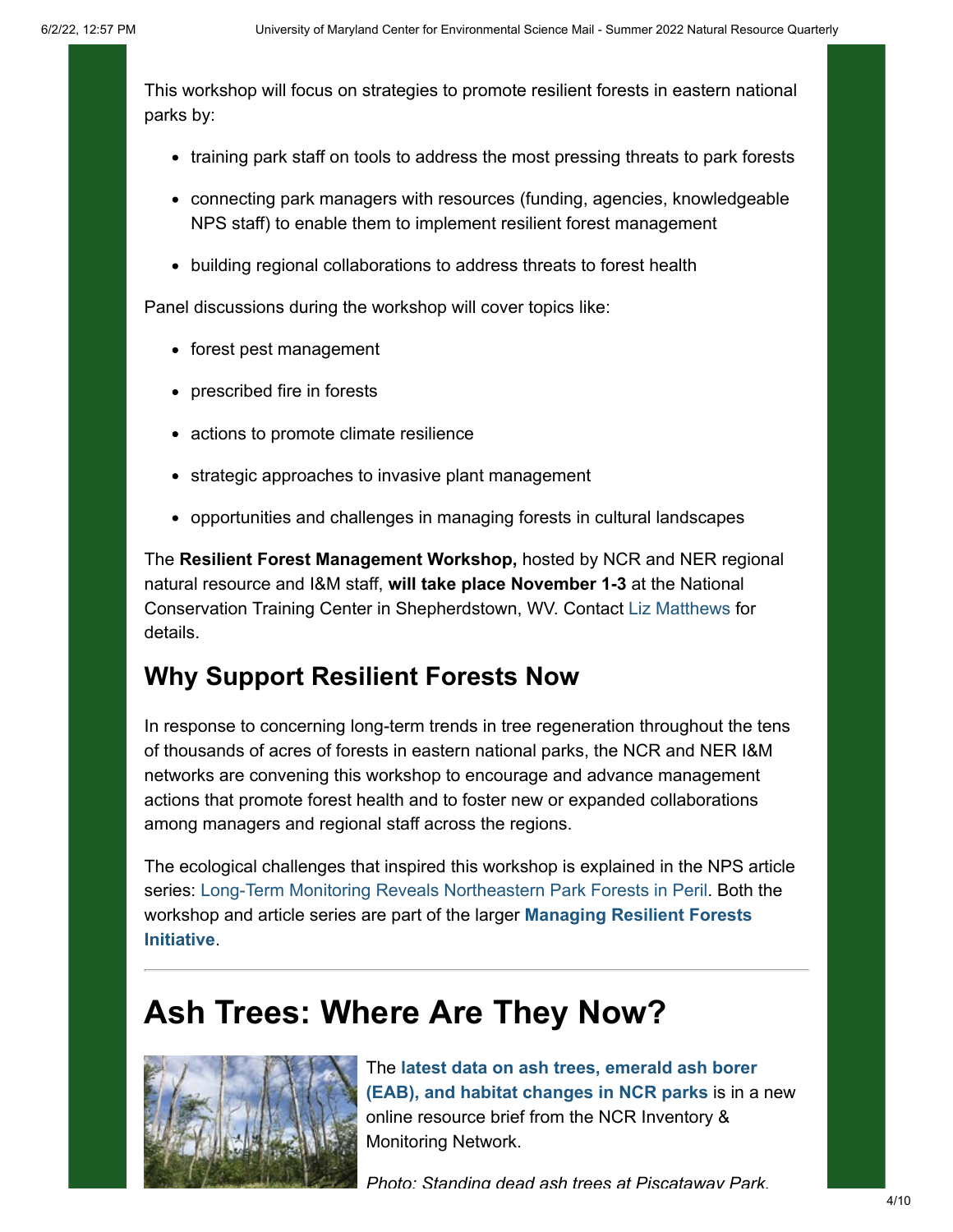*Credit: NPS/Brolis.*

### **Good Riddance to Mall Rats**

The National Mall (NAMA) gets over 32 million visitors a year and those visitors produce trash. This trash supports a thriving population of Norway rats (*Rattus norvegicus*) that until recently the park managed only with anticoagulant rodenticides. However, these poisons are a secondary risk to humans, other animals that might eat the poison (chipmunks, squirrels), and to predators that might scavenge the dead/dying rats (raccoons, owls, foxes, coyotes, hawks, vultures, and falcons).

That's why since November 2020, NAMA has been treating rat burrows on the Washington Monument grounds primarily with carbon monoxide. This method is effective in killing rats and allows the park to reduce their use of rodenticides. They are now looking to expand the use of carbon monoxide for rat control to other locations on the National Mall.



*Photos: On left, NAMA Biological Science Technician Brittany Grouge presenting a poster on NAMA rat control at the 10th International Integrated Pest Management (IPM) Symposium in Denver. Credit: NPS. On right, Carbon monoxide treatment being applied to a rat burrow at the Washington Monument. Credit: NPS*

## **Ft. Hunt Bee Relocation is Sweet Solution**

This May, park staff from George Washington Memorial Parkway discovered a large hive of honeybees in a hollow tree near a playground at Fort Hunt Park. While a beehive might conjure up Winnie-the-Pooh whimsy, the proximity of stinging insects to the playground was a problem, so the park jumped into action.

For the National Park Service, non-native European honeybees are considered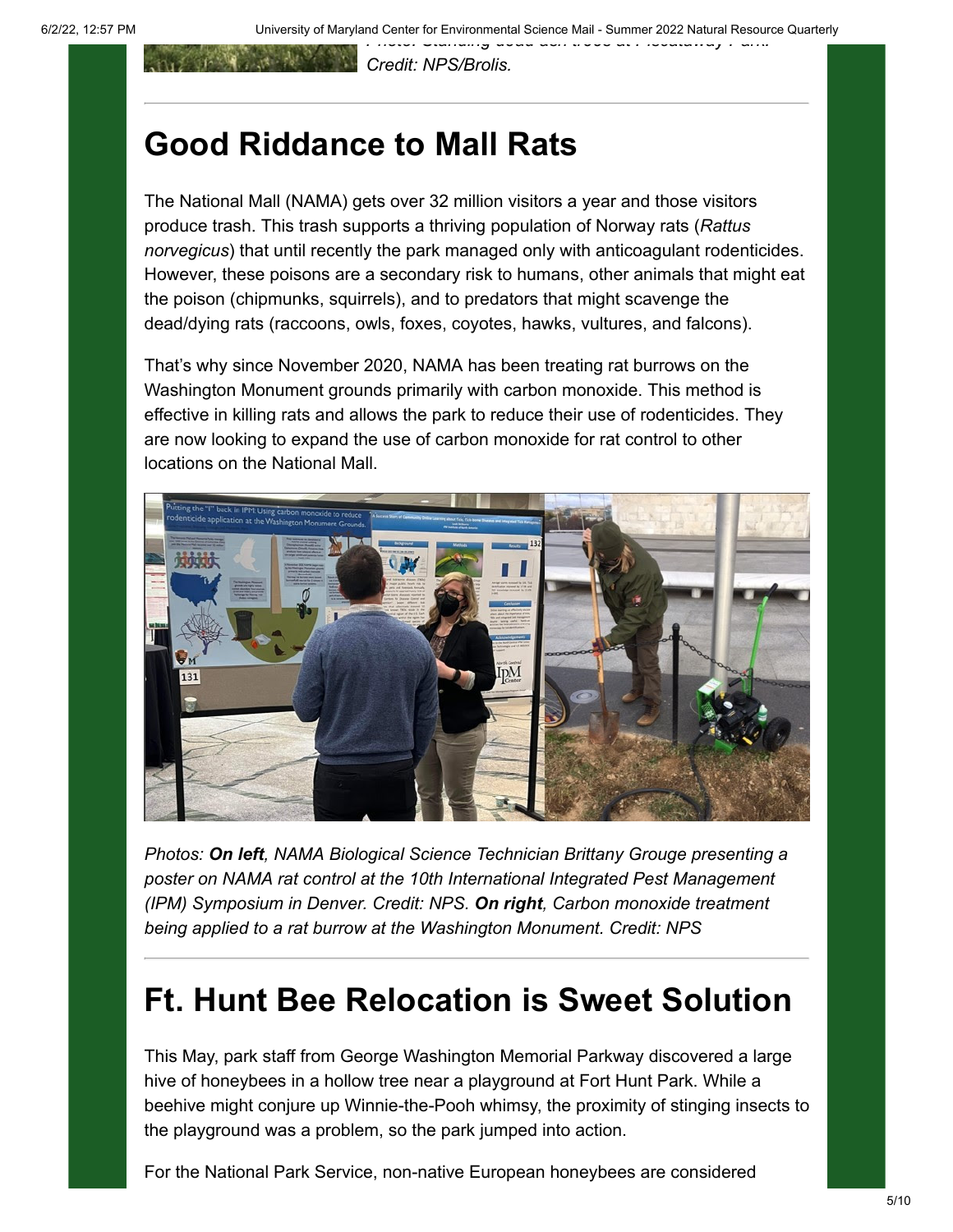6/2/22, 12:57 PM University of Maryland Center for Environmental Science Mail - Summer 2022 Natural Resource Quarterly

"trespass" animals, much like a farmer's livestock that might wander into a park. Ordinarily, NPS would have the livestock owner come and remove their animals, but in the case of the Fort Hunt honeybees, the park had no way to identify their owners. So, the park got creative and reached out to the Northern Virginia Beekeepers Association for help.

On May 13, the park tree crew and cooperating beekeepers met at the tree, and donned protective bee gear provided by the beekeepers. The tree crew brought down the small tree in one cut. Then, at the direction of the beekeepers they sliced the tree into sections. The hive took up eight feet of hollow tree cavity, about a foot wide in some places, and was jam-packed with honeycomb.



*Photos: On left, GWMP tree crew and Northern Virginia beekeepers work to take down a tree and relocate bees. Credit: NPS. On right, some of the honeycomb and bees inside the tree's large hive. Credit: Northern Virginia Beekeepers Association.*

The beekeepers used two empty wooden bee boxes to collect the bees, one section of honeycomb at a time. They also shared a bit of honeycomb with the small nearby crowd. Throughout the operation, **no one was stung,** the bees found a new caretaker and home, and the nearby playground is a safer place to play.

#### **Not Ft. Hunt's First Visit from a Queen**

According to the [Cultural Landscape Inventory for Fort Hunt,](https://lnks.gd/l/eyJhbGciOiJIUzI1NiJ9.eyJidWxsZXRpbl9saW5rX2lkIjoxMDcsInVyaSI6ImJwMjpjbGljayIsImJ1bGxldGluX2lkIjoiMjAyMjA2MDEuNTg3NjMzNDEiLCJ1cmwiOiJodHRwczovL2lybWEubnBzLmdvdi9EYXRhU3RvcmUvUmVmZXJlbmNlL1Byb2ZpbGUvMjE4NDY1NT91dG1fbWVkaXVtPWVtYWlsJnV0bV9zb3VyY2U9Z292ZGVsaXZlcnkifQ.2MNNf8KvVNSG-ONoj9llRAf-FUpqNM1bwtrYjfKatJ8/s/2129004018/br/132247208125-l) the Fort Hunt CCC Camp was regarded as a "model facility," [in its day] and in June 1939, Franklin and Eleanor Roosevelt brought England's King George VI and Queen Elizabeth to see the camp following a visit to Mount Vernon, during a royal tour of Canada and the United States. The First Lady described the occasion in her memoirs, "This I Remember" (1949):

*"Though it was a hot day, the royal couple took pains to examine the entire camp, and closely questioned the men on their diet, food, and work. After inspecting the barracks and the mess hall, the king studied a display of photographs showing the work of the CCC across the country, which had been arranged outside on bulletin boards. (HRS, 82-94)"*

Either on that day or shortly thereafter, two pin oak trees (*Quercus palustris*) were planted to honor the royal visit at the spot where the King had viewed the exhibit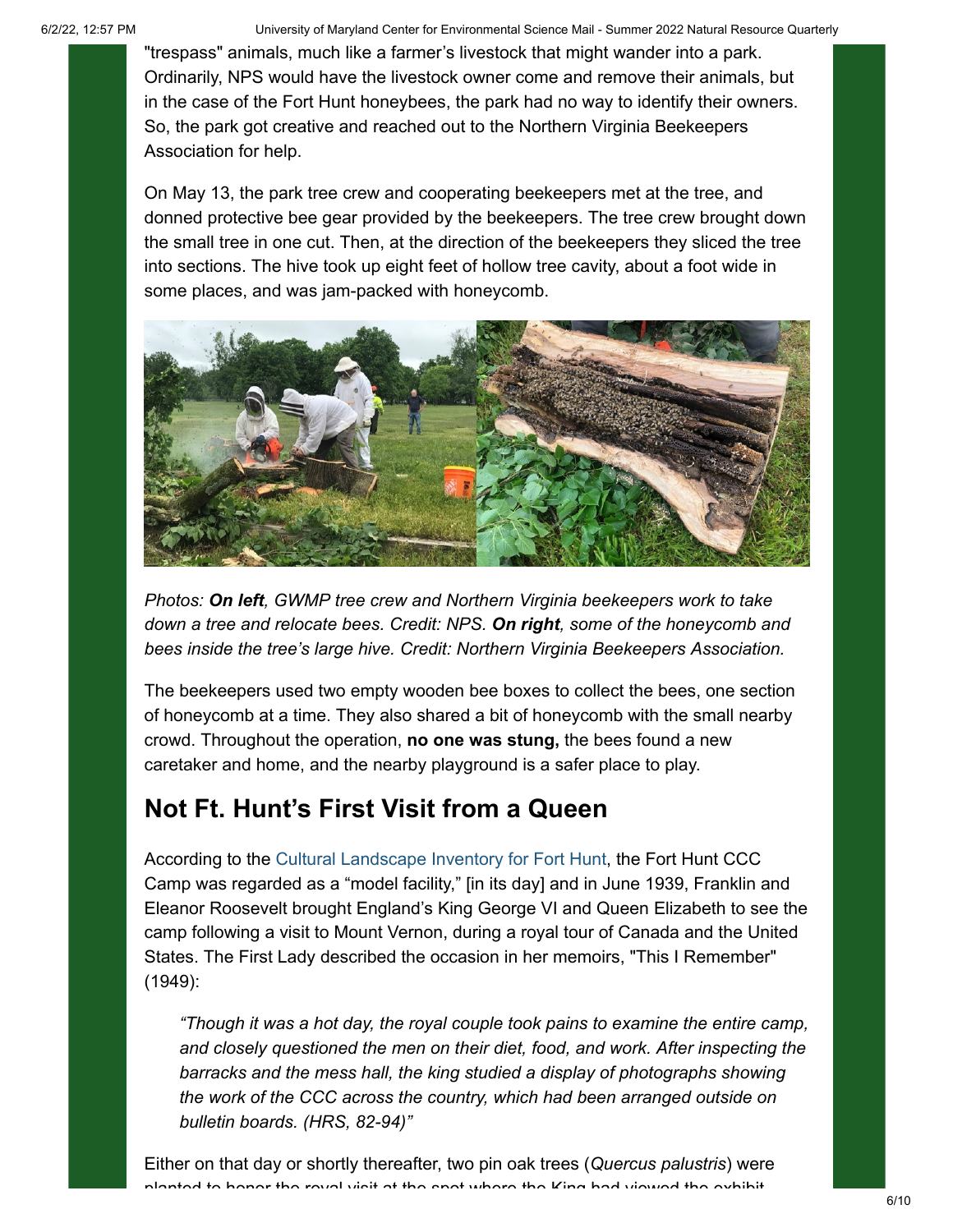6/2/22, 12:57 PM University of Maryland Center for Environmental Science Mail - Summer 2022 Natural Resource Quarterly

planted to honor the royal visit at the spot where the King had viewed the exhibit. (Both trees still stand by the loop road in Area B today. Neither was the tree removed in the honeybee relocation.)

## **Stress-Loving Plants and At-Risk Flora in Harpers Ferry**



Riversides scoured by constant flooding. Thin soils on top of rock beds. Some habitats are so stressful, only a few species have adapted to them and can survive. But in adapting to these tough conditions, these specialized plants (some are "edaphic" and are restricted to certain soil conditions) don't compete well in the relatively cushy conditions found elsewhere. They are very few in number and paradoxically, some of these rugged plants are considered vulnerable.

*Photo: Globally rare rock skullcap (Scutellaria saxatilis) (S1G3) clump growing with native plants in rich humus along rock outcrops. Credit NPS/Clara Thiel.*

A project to document vulnerable plants in some of these "extreme" places at Harpers Ferry (originally presented in the [Fall 2019](https://lnks.gd/l/eyJhbGciOiJIUzI1NiJ9.eyJidWxsZXRpbl9saW5rX2lkIjoxMDgsInVyaSI6ImJwMjpjbGljayIsImJ1bGxldGluX2lkIjoiMjAyMjA2MDEuNTg3NjMzNDEiLCJ1cmwiOiJodHRwczovL215ZW1haWwuY29uc3RhbnRjb250YWN0LmNvbS9GYWxsLU5hdHVyYWwtUmVzb3VyY2UtUXVhcnRlcmx5Lmh0bWw_YWlkPXptajhZRk02U2F3JnNvaWQ9MTEyODIxNjA5OTE5NCZ1dG1fbWVkaXVtPWVtYWlsJnV0bV9zb3VyY2U9Z292ZGVsaXZlcnkifQ.ZwEup3gVufT2XsKtFLwcvGdlbd-p1-LBZVzurLVlYIU/s/2129004018/br/132247208125-l) issue of this newsletter) recently released a preliminary summary of their results.

A team from Frostburg State University led by Clara Thiel revisited spots where rare, threatened, and endangered plants had been recorded before, to see if the plants were still around and in what numbers, and to document conditions at each site. The vulnerable plants they sought have conservation rankings of S1 (critically imperiled), S2 (imperiled), or S3 (vulnerable). (Learn more about [conservation rankings\)](https://lnks.gd/l/eyJhbGciOiJIUzI1NiJ9.eyJidWxsZXRpbl9saW5rX2lkIjoxMDksInVyaSI6ImJwMjpjbGljayIsImJ1bGxldGluX2lkIjoiMjAyMjA2MDEuNTg3NjMzNDEiLCJ1cmwiOiJodHRwczovL3d3dy5uYXR1cmVzZXJ2ZS5vcmcvbnNleHBsb3Jlci9hYm91dC10aGUtZGF0YS9zdGF0dXNlcz91dG1fbWVkaXVtPWVtYWlsJnV0bV9zb3VyY2U9Z292ZGVsaXZlcnkifQ.CwwV-EiqmVUg5Ze3Qxb2AEsQVA2HtXWEVWlFp96V2Vg/s/2129004018/br/132247208125-l).

During their resurveys, they found:

- Thirty four of 56 previously documented S1-S3 species
- Ten additional S1-S3 species not previously documented in the park

#### **Changes in Vulnerable Plants Follow Changes in Habitat Stability**

The loss and change to populations of vulnerable plant species was primarily attributed to competition from invasive species, habitat loss, and changes in site maintenance or disturbance regimes. The Frostburg team recommended that sensitive habitats remain or become protected from the public, and that invasive species removal projects be prioritized.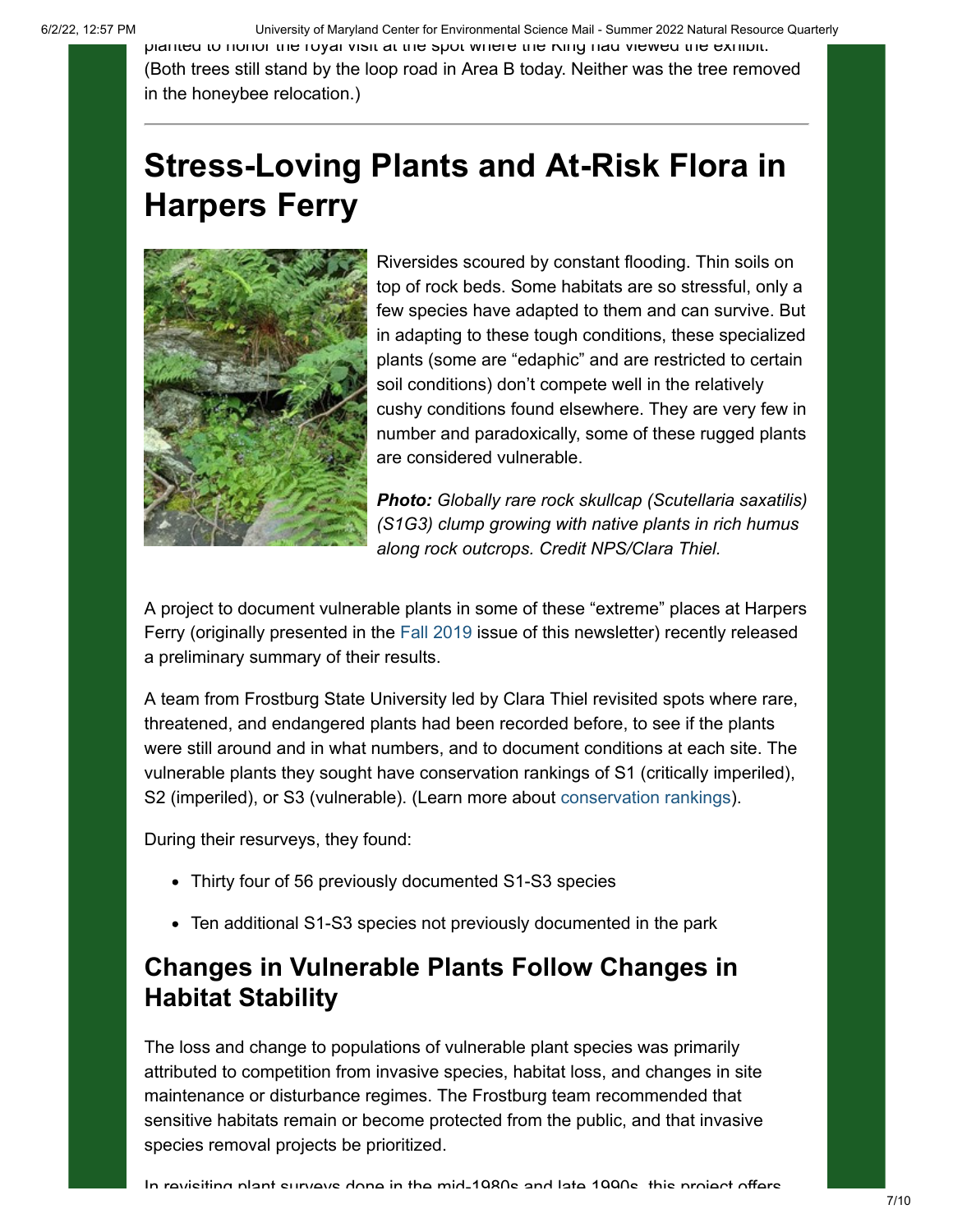6/2/22, 12:57 PM University of Maryland Center for Environmental Science Mail - Summer 2022 Natural Resource Quarterly

In revisiting plant surveys done in the mid-1980s and late 1990s, this project offers the chance to look at vulnerable plants and the effects of:

- large-scale forest changes and canopy loss from spongy moth (*Lymantria dispar*) and emerald ash borer (*Agrilus planipennis*)
- management actions, inactions, or changes
- increased park visitation and access

Most urgently, researchers encouraged management of the large population of the highly invasive kudzu vine (*Pueraria montana*) growing along Route 340 that threatens the floodplain habitats of the Potoma Wayside.

### **Highlights from this project**

- Current peregrine falcon closures along the Maryland Heights overlook area are likely to benefit existing populations of lobed spleenwort (*Asplenium pinnatifidum*) that were documented in 2012.
- The Virginia portion of the park preserves high-quality riparian and river scour habitat home to several state and regionally rare plant species.
- Several invasive species have become established in the park's Virginia floodplains and pose threats to many vulnerable plants.
- High diversity areas in the West Virginia portion of the park should remain a top priority for maintenance and protection.
- Globally rare limestone cedar glade habitats have experienced extensive canopy closure in the absence of regular mowing or grazing that is stressing vulnerable sun-loving species.

#### **Project Facilitation**

This project was facilitated by the Chesapeake Watershed Cooperative Ecosystem Studies Unit (CW CESU). The CW CESU promotes stewardship and integrated ecosystem management of natural and cultural resources in the Chesapeake Watershed through collaborative research, technical assistance, and education. To do research with CW CESU, please contact Danny Filer at 301-689-7108.

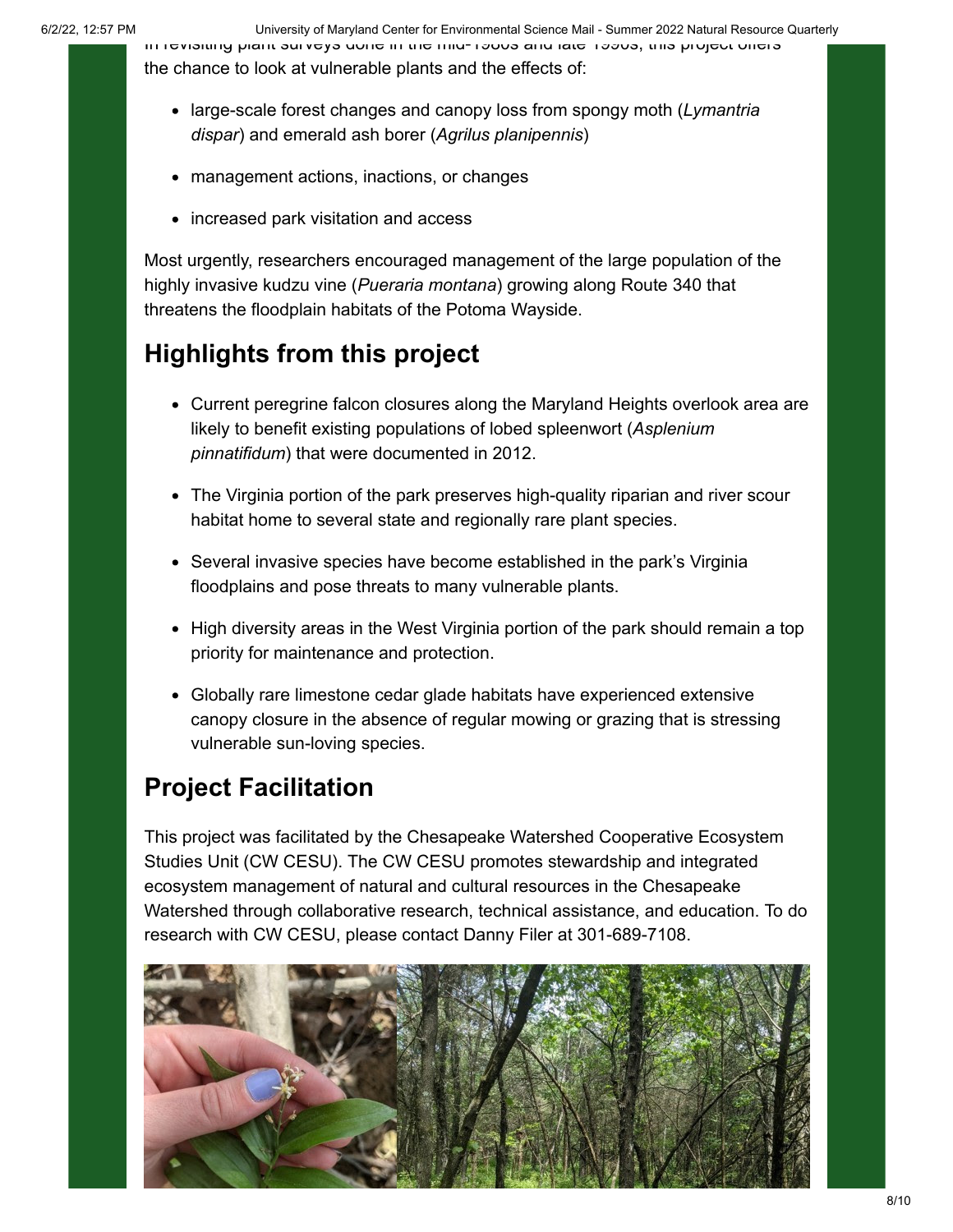

*Photos: On left, starry Solomon's-plume (Maianthemum stellatum) (S2) in flower. Credit: NPS/C. Thiel. On right, dense thickets of invasive stiltgrass (Microstegium vimineum) in the southern limestone habitats in the park's WV area. Credit: NPS/C. Thiel.*

#### **Food for Thought: No Bad Plants**

The article, ["Is it good or bad?" Rethinking language around invasive species](https://lnks.gd/l/eyJhbGciOiJIUzI1NiJ9.eyJidWxsZXRpbl9saW5rX2lkIjoxMTAsInVyaSI6ImJwMjpjbGljayIsImJ1bGxldGluX2lkIjoiMjAyMjA2MDEuNTg3NjMzNDEiLCJ1cmwiOiJodHRwczovL2Ztci5vcmcvY29uc2VydmF0aW9uLXVwZGF0ZXMvaXQtZ29vZC1vci1iYWQtcmV0aGlua2luZy1vdXItbGFuZ3VhZ2UtYXJvdW5kLWludmFzaXZlLXNwZWNpZXM_dXRtX21lZGl1bT1lbWFpbCZ1dG1fc291cmNlPWdvdmRlbGl2ZXJ5In0.zjPsTif7ouEzrqjFYzcTvdLPHVxZmkcouS_nsSm_bLg/s/2129004018/br/132247208125-l) published by Friends of the Mississippi River in April, addresses the connotations of war and xenophobia in how we talk about invasive species.

It parses the difference between non-native and invasive, proposes that there are no "bad" plants, and introduces the concept of "displaced plant relatives" inspired in part by partners at local Indigenous organizations.

### **Nature News, ICYMI**

In Case You Missed It (ICYMI), here's a roundup of nature news and resources from the last quarter that may be of interest to those working with natural resources in the National Capital Region. This includes articles from InsideNPS, NPS press releases, and new NPS web and social media content.

[How to Participate in National Trails Day on June 4](https://lnks.gd/l/eyJhbGciOiJIUzI1NiJ9.eyJidWxsZXRpbl9saW5rX2lkIjoxMTEsInVyaSI6ImJwMjpjbGljayIsImJ1bGxldGluX2lkIjoiMjAyMjA2MDEuNTg3NjMzNDEiLCJ1cmwiOiJodHRwczovL2RvaW1zcHAuc2hhcmVwb2ludC5jb20vc2l0ZXMvbnBzLUluc2lkZU5QUy9TaXRlUGFnZXMvSG93LXRvLXBhcnRpY2lwYXRlLWluLU5hdGlvbmFsLVRyYWlscy1EYXkuYXNweD91dG1fbWVkaXVtPWVtYWlsJnV0bV9zb3VyY2U9Z292ZGVsaXZlcnkifQ.LfQHTPK6MO5I20Hz5J0zaSPBmXSuEF8j1injPpkNDTc/s/2129004018/br/132247208125-l) (InsideNPS: 5/11/22)

[Forest Health Protection funding source - call for proposals](https://lnks.gd/l/eyJhbGciOiJIUzI1NiJ9.eyJidWxsZXRpbl9saW5rX2lkIjoxMTIsInVyaSI6ImJwMjpjbGljayIsImJ1bGxldGluX2lkIjoiMjAyMjA2MDEuNTg3NjMzNDEiLCJ1cmwiOiJodHRwczovL2RvaW1zcHAuc2hhcmVwb2ludC5jb20vc2l0ZXMvbnBzLUluc2lkZU5QUy9TaXRlUGFnZXMvRm9yZXN0LUhlYWx0aC1Qcm90ZWN0aW9uLUZ1bmRpbmctU291cmNlLSVFMiU4MCU5NC1DYWxsLWZvci1Qcm9wb3NhbHMuYXNweD91dG1fbWVkaXVtPWVtYWlsJnV0bV9zb3VyY2U9Z292ZGVsaXZlcnkifQ.NWWf-6OLT4MTevQlYFP8O0Z9amEhImWM1nulprRZCbE/s/2129004018/br/132247208125-l) (InsideNPS: 5/9/22)

[Potomac River Barges at C&O Canal](https://lnks.gd/l/eyJhbGciOiJIUzI1NiJ9.eyJidWxsZXRpbl9saW5rX2lkIjoxMTMsInVyaSI6ImJwMjpjbGljayIsImJ1bGxldGluX2lkIjoiMjAyMjA2MDEuNTg3NjMzNDEiLCJ1cmwiOiJodHRwczovL3d3dy5ucHMuZ292L2Nob2gvbGVhcm4vbmV3cy8yMDIyLTA1XzA4LWJhcmdlcy5odG0_dXRtX21lZGl1bT1lbWFpbCZ1dG1fc291cmNlPWdvdmRlbGl2ZXJ5In0.qz6-mGW7nYkYy9q5tgPAYHYA2c_VRXxOMwv4RhQHvLE/s/2129004018/br/132247208125-l) (NPS News Release: 5/8/22)

[2022 March/April Geospatial Newsletter Released!](https://lnks.gd/l/eyJhbGciOiJIUzI1NiJ9.eyJidWxsZXRpbl9saW5rX2lkIjoxMTQsInVyaSI6ImJwMjpjbGljayIsImJ1bGxldGluX2lkIjoiMjAyMjA2MDEuNTg3NjMzNDEiLCJ1cmwiOiJodHRwczovL2RvaW1zcHAuc2hhcmVwb2ludC5jb20vc2l0ZXMvbnBzLUluc2lkZU5QUy9TaXRlUGFnZXMvTWFyY2gtQXByaWwtR2Vvc3BhdGlhbC1OZXdzbGV0dGVyLVJlbGVhc2VkIS5hc3B4P3V0bV9tZWRpdW09ZW1haWwmdXRtX3NvdXJjZT1nb3ZkZWxpdmVyeSJ9.iiDMMAh2F-kTQRzi-01Pc3Gn9D2l1YmEoESIZgvkhBk/s/2129004018/br/132247208125-l) (InsideNPS: 5/2/22)

[Planning for a Changing Climate](https://lnks.gd/l/eyJhbGciOiJIUzI1NiJ9.eyJidWxsZXRpbl9saW5rX2lkIjoxMTYsInVyaSI6ImJwMjpjbGljayIsImJ1bGxldGluX2lkIjoiMjAyMjA2MDEuNTg3NjMzNDEiLCJ1cmwiOiJodHRwczovL2RvaW1zcHAuc2hhcmVwb2ludC5jb20vc2l0ZXMvbnBzLW5jYS10cmFpbmluZy9TaXRlUGFnZXMvUGxhbm5pbmctZm9yLWEtQ2hhbmdpbmctQ2xpbWF0ZS5hc3B4P3V0bV9tZWRpdW09ZW1haWwmdXRtX3NvdXJjZT1nb3ZkZWxpdmVyeSJ9.xGuPcIOWNK91_-DNv37gyL1H5WrMTr9RjPiPAMKcGMY/s/2129004018/br/132247208125-l) [\(](https://lnks.gd/l/eyJhbGciOiJIUzI1NiJ9.eyJidWxsZXRpbl9saW5rX2lkIjoxMTcsInVyaSI6ImJwMjpjbGljayIsImJ1bGxldGluX2lkIjoiMjAyMjA2MDEuNTg3NjMzNDEiLCJ1cmwiOiJodHRwczovL2RvaW1zcHAuc2hhcmVwb2ludC5jb20vc2l0ZXMvbnBzLW5jYS10cmFpbmluZy9TaXRlUGFnZXMvUGxhbm5pbmctZm9yLWEtQ2hhbmdpbmctQ2xpbWF0ZS5hc3B4P3V0bV9tZWRpdW09ZW1haWwmdXRtX3NvdXJjZT1nb3ZkZWxpdmVyeSJ9.emUZhFgY1PAomlpNVgLTzTPWU8J5fFflSLw1n2HZp3w/s/2129004018/br/132247208125-l)NPS News Release: 4/28/22)

[World Migratory Bird Day 2022 Theme to Focus on Light Pollution](https://lnks.gd/l/eyJhbGciOiJIUzI1NiJ9.eyJidWxsZXRpbl9saW5rX2lkIjoxMTgsInVyaSI6ImJwMjpjbGljayIsImJ1bGxldGluX2lkIjoiMjAyMjA2MDEuNTg3NjMzNDEiLCJ1cmwiOiJodHRwczovL2RvaW1zcHAuc2hhcmVwb2ludC5jb20vc2l0ZXMvbnBzLUluc2lkZU5QUy9TaXRlUGFnZXMvV29ybGQtTWlncmF0b3J5LUJpcmQtRGF5LShXTUJEKS5hc3B4P3V0bV9tZWRpdW09ZW1haWwmdXRtX3NvdXJjZT1nb3ZkZWxpdmVyeSJ9.D6Ff9uaNxmFB8FZl4aY0skRgW1rHtoawIqhURjlcXWk/s/2129004018/br/132247208125-l) (InsideNPS: 4/26/22)

[2022-04-22-Murphy-Farm-Landscape-Improvements at Harpers Ferry](https://lnks.gd/l/eyJhbGciOiJIUzI1NiJ9.eyJidWxsZXRpbl9saW5rX2lkIjoxMTksInVyaSI6ImJwMjpjbGljayIsImJ1bGxldGluX2lkIjoiMjAyMjA2MDEuNTg3NjMzNDEiLCJ1cmwiOiJodHRwczovL3d3dy5ucHMuZ292L2hhZmUvbGVhcm4vbmV3cy8yMDIyLTA0LTIyLW11cnBoeS1mYXJtLWxhbnNjYXBlLWltcHJvdmVtZW50cy5odG0_dXRtX21lZGl1bT1lbWFpbCZ1dG1fc291cmNlPWdvdmRlbGl2ZXJ5In0.ujIsTNUhfWSsfxnrkhvBINRDG10hWJgDbKxvYWg3UIQ/s/2129004018/br/132247208125-l) (NPS News Release: 4/22/22)

[465 Acres Returned to Rappahannock Tribe Along the Captain John Smith](https://lnks.gd/l/eyJhbGciOiJIUzI1NiJ9.eyJidWxsZXRpbl9saW5rX2lkIjoxMjAsInVyaSI6ImJwMjpjbGljayIsImJ1bGxldGluX2lkIjoiMjAyMjA2MDEuNTg3NjMzNDEiLCJ1cmwiOiJodHRwczovL2RvaW1zcHAuc2hhcmVwb2ludC5jb20vc2l0ZXMvbnBzLUluc2lkZU5QUy9TaXRlUGFnZXMvNDY1LUFjcmVzLVJldHVybmVkLXRvLVJhcHBhaGFubm9jay1UcmliZS1BbG9uZy10aGUtQ2FwdGFpbi1Kb2huLVNtaXRoLUNoZXNhcGVha2UtTmF0aW9uYWwtSGlzdG9yaWMtVHJhaWwuYXNweD91dG1fbWVkaXVtPWVtYWlsJnV0bV9zb3VyY2U9Z292ZGVsaXZlcnkifQ.eqcs1wD8r8SDkEryy0U9yKJsFUD5dzT66rGyZ-hlGz8/s/2129004018/br/132247208125-l) Chesapeake National Historic Trail (InsideNPS: 4/8/22)

[NPS Integrated Pest Management Webinar Series!](https://lnks.gd/l/eyJhbGciOiJIUzI1NiJ9.eyJidWxsZXRpbl9saW5rX2lkIjoxMjEsInVyaSI6ImJwMjpjbGljayIsImJ1bGxldGluX2lkIjoiMjAyMjA2MDEuNTg3NjMzNDEiLCJ1cmwiOiJodHRwczovL2RvaW1zcHAuc2hhcmVwb2ludC5jb20vc2l0ZXMvbnBzLW5jYS10cmFpbmluZy9TaXRlUGFnZXMvTlBTLUludGVncmF0ZWQtUGVzdC1NYW5hZ2VtZW50LVdlYmluYXItU2VyaWVzIS5hc3B4P3V0bV9tZWRpdW09ZW1haWwmdXRtX3NvdXJjZT1nb3ZkZWxpdmVyeSJ9.ZaTL37cZYuUfrBATbxE2waQiYynQVBJKn6vU6dWUEE0/s/2129004018/br/132247208125-l) (NPS News Release: 4/7/22)